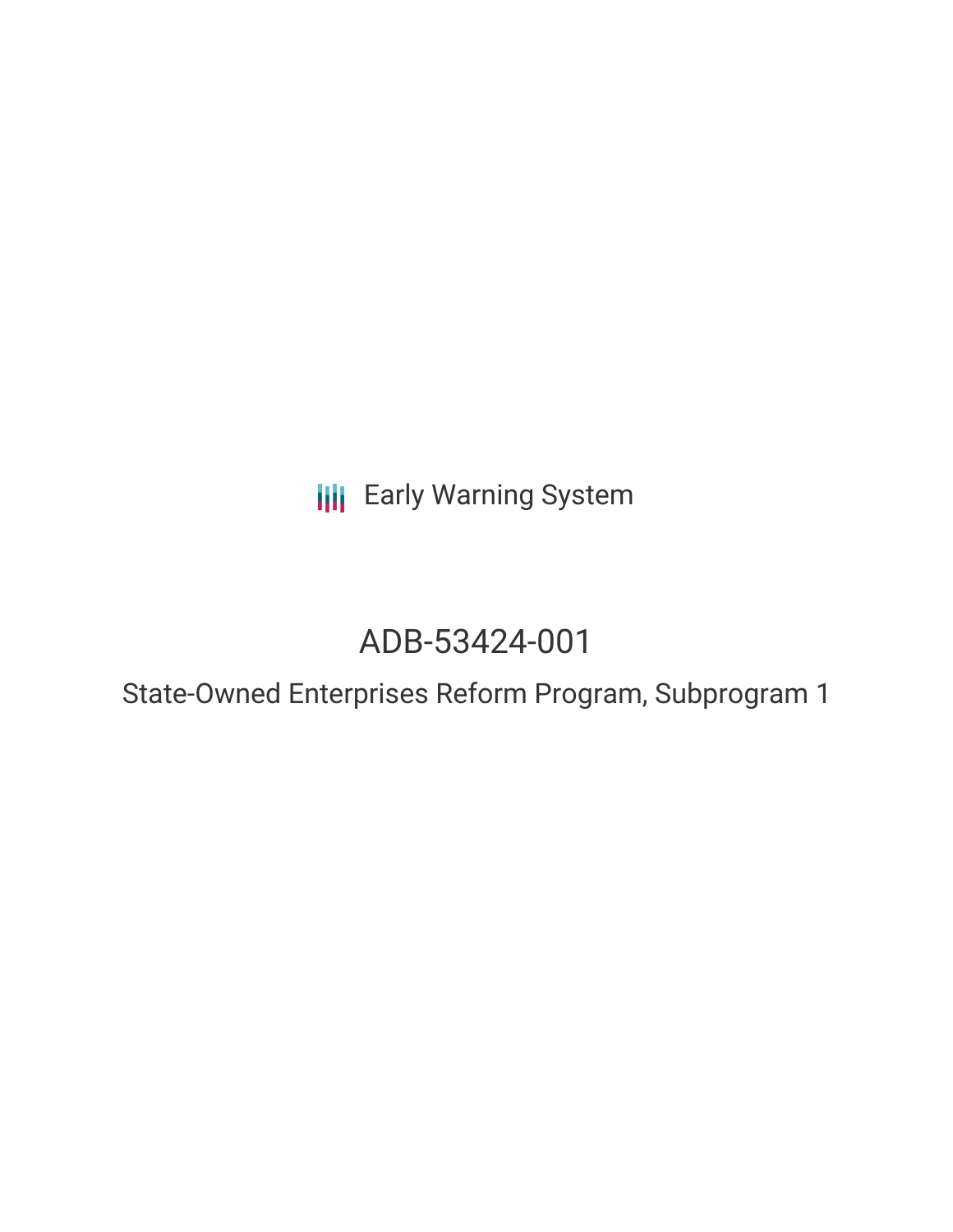

#### **Quick Facts**

| <b>Countries</b>               | Papua New Guinea               |
|--------------------------------|--------------------------------|
| <b>Financial Institutions</b>  | Asian Development Bank (ADB)   |
| <b>Status</b>                  | Proposed                       |
| <b>Bank Risk Rating</b>        | С                              |
| <b>Borrower</b>                | Government of Papua New Guinea |
| <b>Sectors</b>                 | Law and Government             |
| <b>Investment Type(s)</b>      | Loan                           |
| <b>Investment Amount (USD)</b> | \$100.00 million               |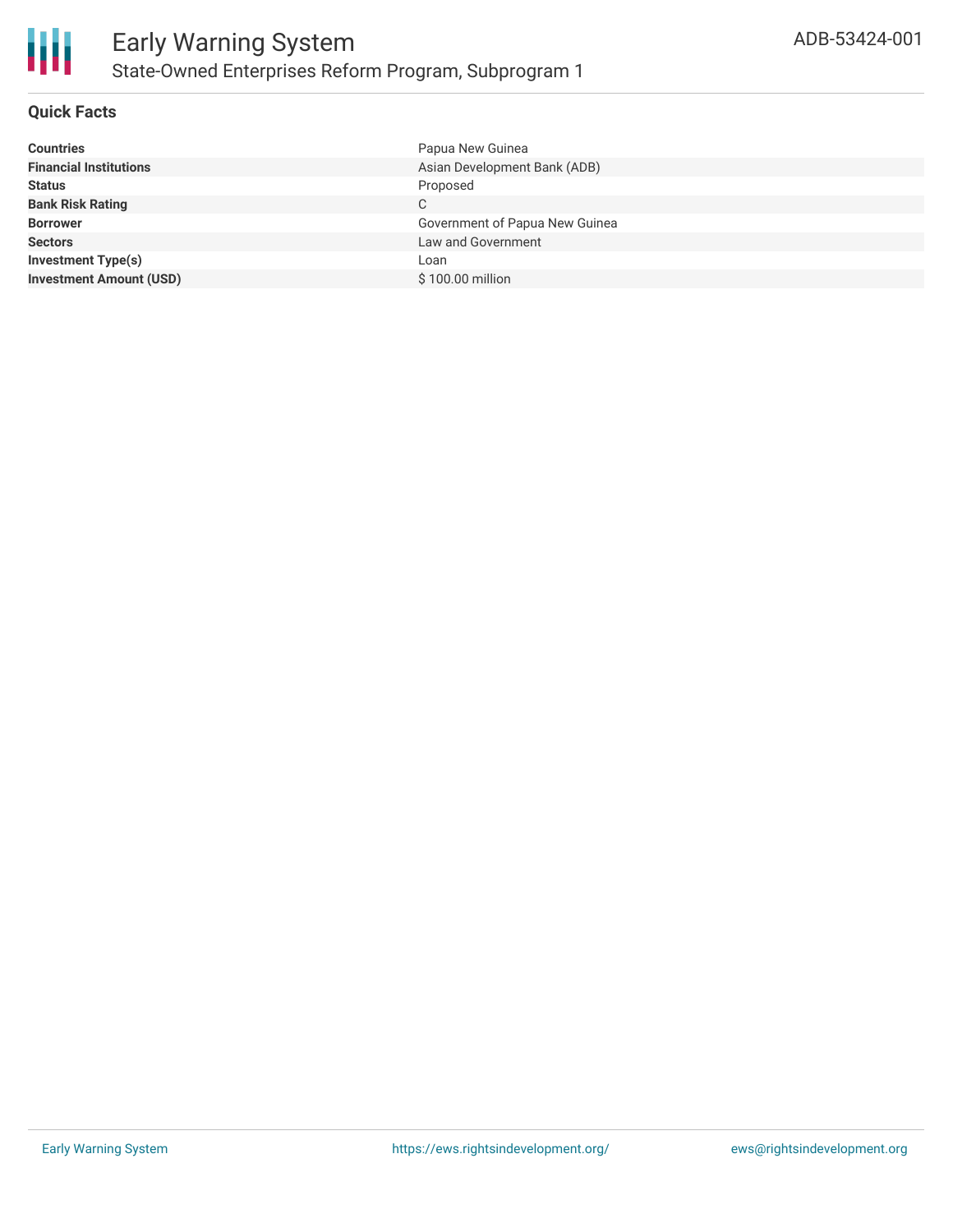

#### **Project Description**

According to bank documents, "the Government of Papua New Guinea (PNG) has requested financial assistance from the Asian Development Bank (ADB) for the State-Owned Enterprises (SOE) Reform Program. A program, comprising three subprograms, is proposed for 2020-2022.

The program will help strengthen the operational performance and financial sustainability of state-owned enterprises (SOEs) in Papua New Guinea (PNG), helping to improve public service delivery."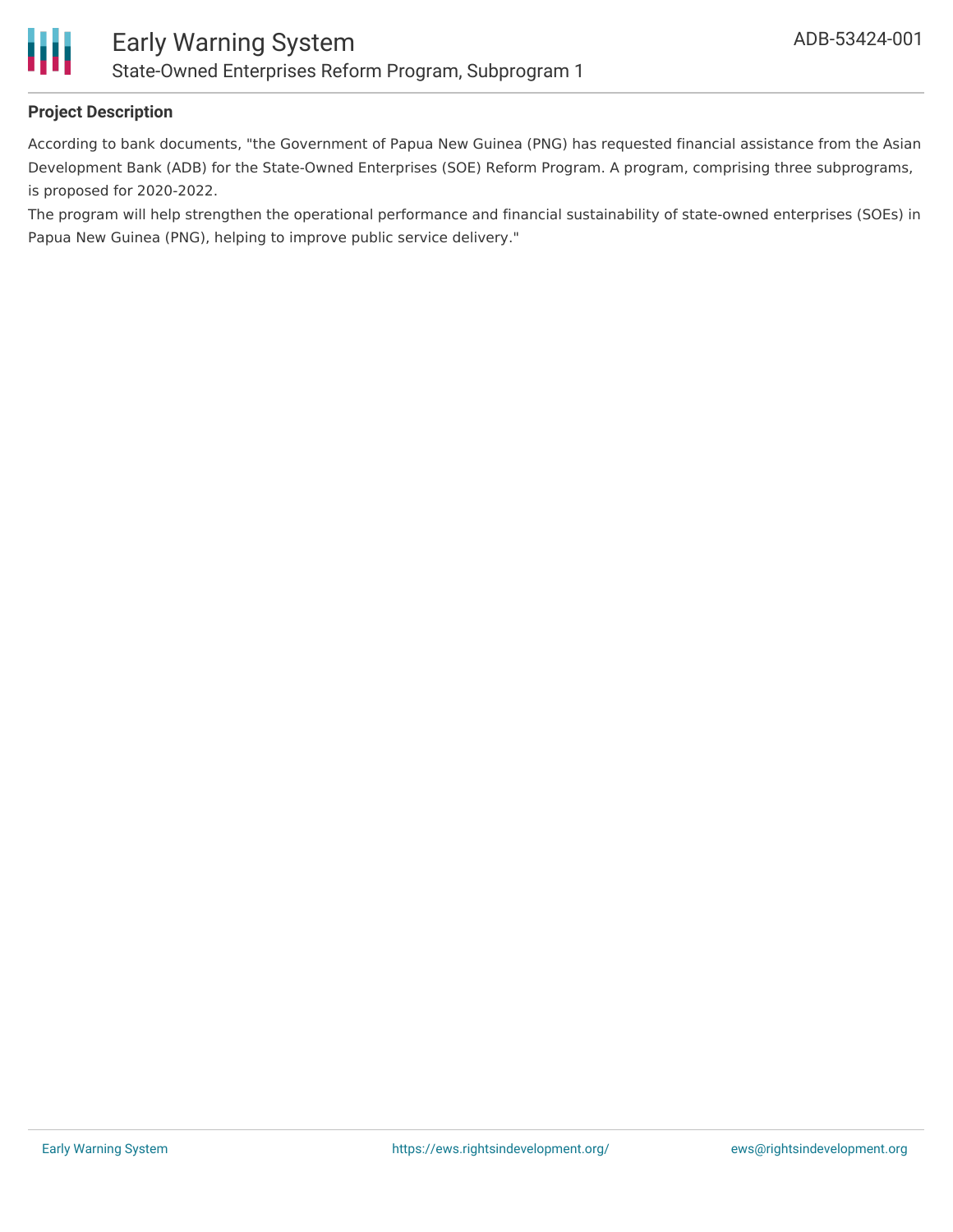

#### **Investment Description**

Asian Development Bank (ADB)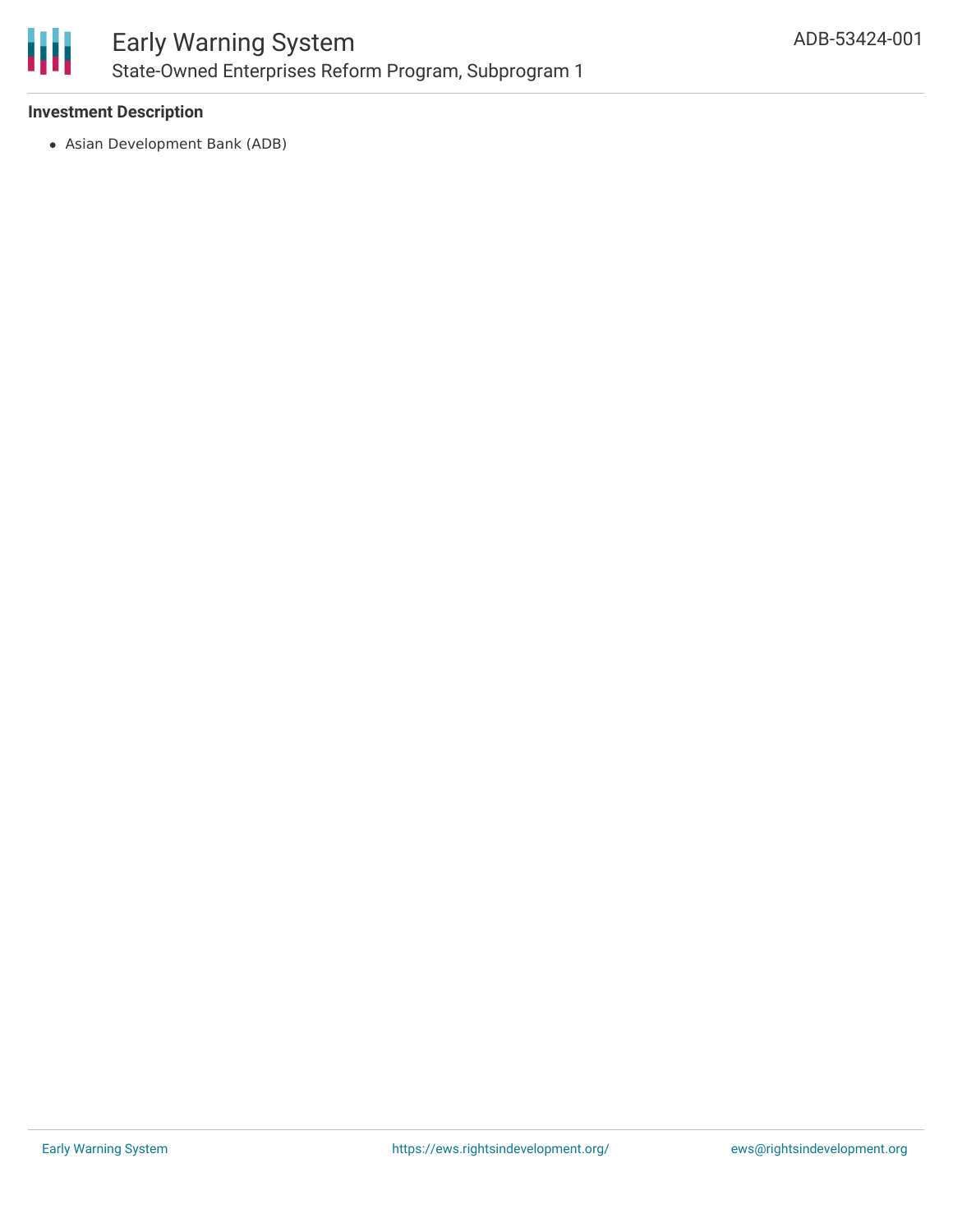

#### **Contact Information**

**Responsible ADB Officer** Basu, Ananya **Responsible ADB Department** Pacific Department **Responsible ADB Division** PASP

#### **Executing Agencies**

Department of Treasury 6/F The Treasury Building, Lamana Road P.O Box 542, Waigani Drive, NCD Papua New Guinea ---

#### ACCOUNTABILITY MECHANISM OF ADB

The Accountability Mechanism is an independent complaint mechanism and fact-finding body for people who believe they are likely to be, or have been, adversely affected by an Asian Development Bank-financed project. If you submit a complaint to the Accountability Mechanism, they may investigate to assess whether the Asian Development Bank is following its own policies and procedures for preventing harm to people or the environment. You can learn more about the Accountability Mechanism and how to file a complaint at: http://www.adb.org/site/accountability-mechanism/main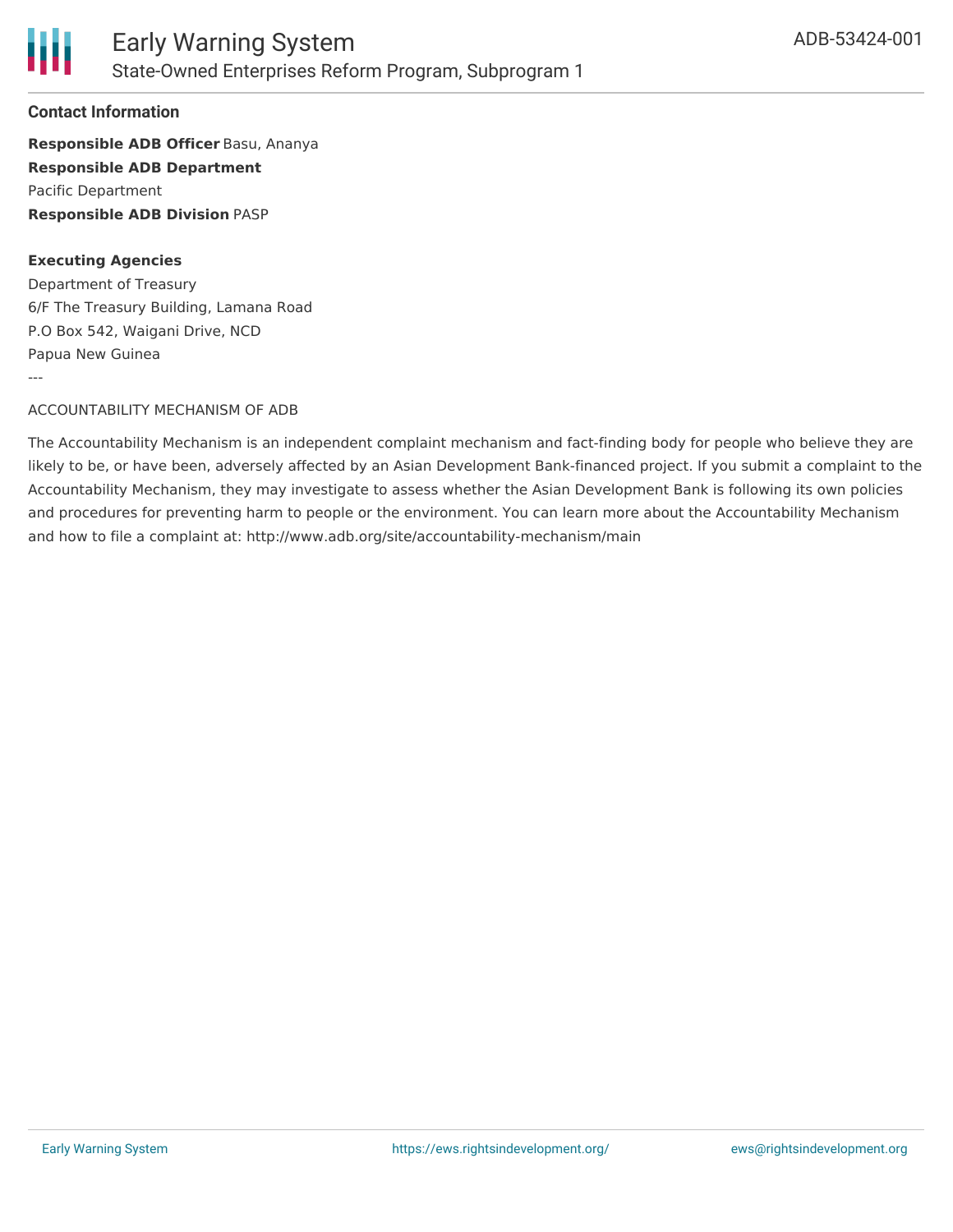# Ш

### Early Warning System State-Owned Enterprises Reform Program, Subprogram 1

#### **Bank Documents**

- Project [Disclosure](https://ewsdata.rightsindevelopment.org/files/documents/01/ADB-53424-001.pdf) PDF [\[Original](https://www.adb.org/printpdf/projects/53424-001/main) Source]
- [State-Owned](https://ewsdata.rightsindevelopment.org/files/documents/01/ADB-53424-001_ujiosJo.pdf) Enterprises Reform Program, Subprogram 1: Concept Paper [\[Original](https://www.adb.org/sites/default/files/project-documents/53424/53424-001-cp-en.pdf) Source]
- [State-Owned](https://ewsdata.rightsindevelopment.org/files/documents/01/ADB-53424-001_2cAA3C4.pdf) Enterprises Reform Program: Initial Poverty and Social Analysis [\[Original](https://www.adb.org/sites/default/files/project-documents/53424/53424-001-ipsa-en.pdf) Source]